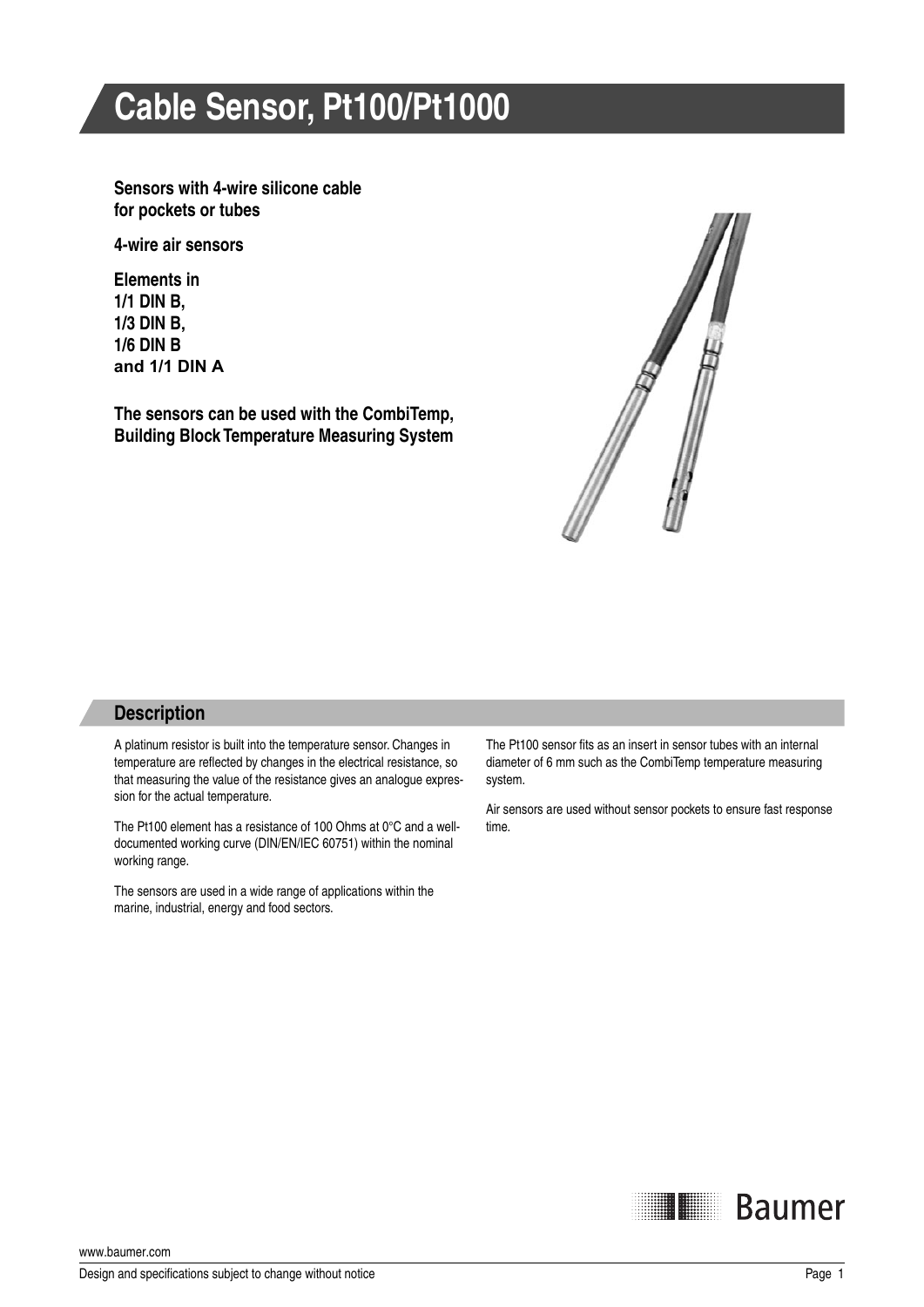## **Technical Data**

| <b>Standard sensor</b> |                                    | Common data for both types                                                              |                                  |  |  |
|------------------------|------------------------------------|-----------------------------------------------------------------------------------------|----------------------------------|--|--|
| Measuring range        | $-50205^{\circ}C$                  | Case material                                                                           | Acid-proof, stainless steel      |  |  |
| Ambient temperature    | $-50205^{\circ}C$                  |                                                                                         | AISI 316 Ti (W 1.4571)           |  |  |
| Marking label          | $-30105^{\circ}C$                  | Case dimensions                                                                         | ø5.8 mm x 60 mm                  |  |  |
| Pressure range         | $\leq$ 25 bar (water flow 3m/sec.) | Time constant $\tau_{0.5}$                                                              | See table                        |  |  |
| Humidity               | < 98% RH, condensing               | Accuracy                                                                                | <b>DIN/EN/IEC 60751</b>          |  |  |
| Protection class       | IP 65                              | $1/1$ DIN B                                                                             | $\pm (0.3 + 0.005 \times t)$ °C  |  |  |
| Cable type             | High-flexible silicone, grey       | $1/3$ DIN B                                                                             | $\pm$ 1/3 x (0.3 + 0.005 x t) °C |  |  |
| Wires                  | 4 (2 x Red, 2 x white)             | $1/6$ DIN B                                                                             | $\pm 1/6$ x (0.3 + 0.005 x t) °C |  |  |
| Length                 | up to 99.99 metres                 | <b>1/1 DIN A</b>                                                                        | $\pm (0.15 + 0.002 \times t)$ °C |  |  |
| Air sensor             |                                    | Vibrations                                                                              | Lloyds Register, test 2          |  |  |
| Measuring range        | $-50205^{\circ}C$                  | Mechanical tolerances                                                                   | ISO 2768-m                       |  |  |
| Ambient temperature    | $-50205^{\circ}C$                  | Cable diameter                                                                          | $4.9$ mm                         |  |  |
| Marking label          | $-30105^{\circ}C$                  | Cable bending radius                                                                    | $r \geq 29.4$ mm                 |  |  |
| Environment            | Non-aggressive air                 |                                                                                         |                                  |  |  |
| Air gap                | 8 holes, ø3 mm                     | Disposal of product and packing<br>According to national laws or by returning to Baumer |                                  |  |  |
| Humidity               | < 98% RH, condensing               |                                                                                         |                                  |  |  |
| Protection class       | IP 65                              |                                                                                         |                                  |  |  |
| Cable type             | High-flexible silicone, grey       |                                                                                         |                                  |  |  |
| Wires                  | 4 (2 x Red, 2 x white)             |                                                                                         |                                  |  |  |
| Length                 | up to 99.99 metres                 |                                                                                         |                                  |  |  |

## **Time Constant**  $\tau_{0.5}$

If a pocket or sensor tube is used, the response time is extended, i.e. the time duration for the sensor to reach the correct temperature when the temperature of the medium changes suddenly.

| <b>Environment</b>                                                  | <b>Sensor type</b>     |                   |  |  |
|---------------------------------------------------------------------|------------------------|-------------------|--|--|
|                                                                     | <b>Standard Sensor</b> | <b>Air Sensor</b> |  |  |
| Fluid, 0.4 m/sec.                                                   | 8 sec.                 |                   |  |  |
| Fluid, 0.4 m/sec. (Stainless steel pocket/tube with silicone paste) | 17 sec.                |                   |  |  |
| Air, 3 m/sec.                                                       | 35 sec.                | 25 sec.           |  |  |
| Air. still                                                          | 135 sec.               | 105 sec.          |  |  |

### **Ordering Details - Cable sensors**

|                                                        |                      | 8141 | 3xx | <b>XXXX</b> |
|--------------------------------------------------------|----------------------|------|-----|-------------|
| <b>Sensor type</b>                                     | 6 <sup>'</sup> digit |      |     |             |
| Standard sensor                                        |                      |      | 3   |             |
| Air sensor                                             |                      |      |     |             |
| Sensor element (DIN/EN/IEC 60751)                      | 7' digit             |      |     |             |
| Pt100, 1/1 DIN B, single, specified accuracy -50400°C  |                      |      |     |             |
| Pt100, 1/3 DIN B, single, specified accuracy 0150°C    |                      |      | 3   |             |
| Pt100, 1/6 DIN B, single, specified accuracy 0100°C    |                      |      | 5   |             |
| Pt100, 1/1 DIN A, single, specified accuracy -50400°C  |                      |      |     |             |
| Pt1000, 1/3 DIN B, single, specified accuracy -50400°C |                      |      | A   |             |
| Pt1000, 1/1 DIN B, single, specified accuracy -50400°C |                      |      | B   |             |
|                                                        |                      |      |     |             |
| Cable length (L)                                       | $811'$ digit         |      |     |             |
| Lenath in cm                                           |                      |      |     | <b>XXXX</b> |